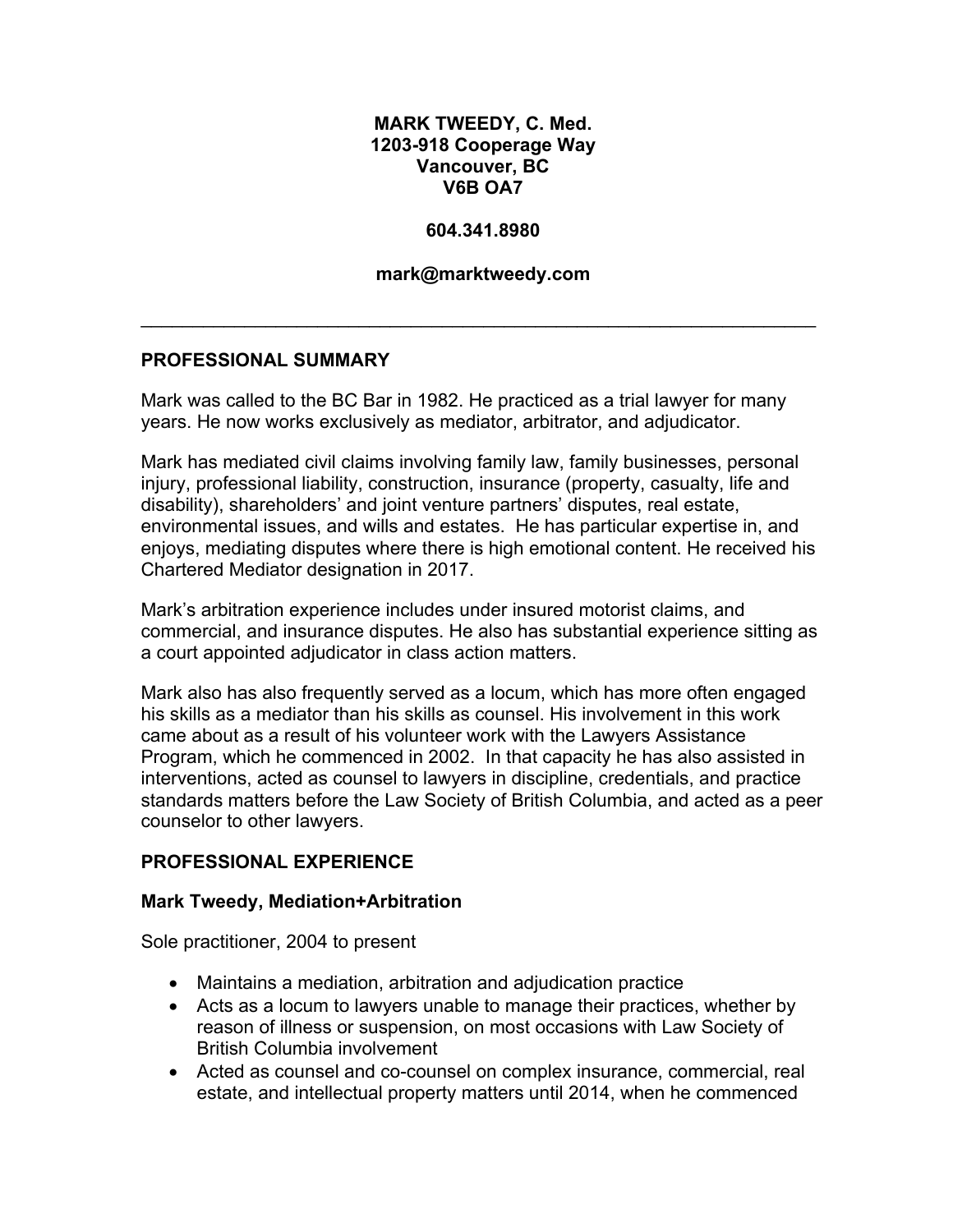practicing solely as a mediator, arbitrator, and adjudicator

## **Harper Grey LLP**

Associate Counsel, 1998 to 2004

- Maintained and grew a substantial litigation practice focusing on the defence of professionals, construction, insurance coverage and coverage disputes, and product liability claims
- Became a member of the Mediate BC Civil Roster in 2004

## **Whitelaw Twining LLP**

Partner, 1986 to 1998, Associate, 1982 to 1986

• Commenced practice and developed a substantial civil litigation practice focusing on the defence of professionals, construction disputes, insurance coverage and coverage disputes, and product liability claims

## **EDUCATION**

Justice Institute of British Columbia, various courses in Conflict Resolution and Mediation, 2004 and 2007

University of British Columbia, LL. B., 1981

University of British Columbia, B.A. (Hons.), 1978

United World College of the Atlantic, South Wales, UK, International Baccalaureate, 1975

## **PROFESSIONAL MEMBERSHIPS**

Law Society of British Columbia, 1982 to date, currently non-practicing

Mediate BC, Civil Roster Member, 2004 to date

British Columbia International Commercial Arbitration Center, Mediation, Domestic Arbitration, and UMP Panel Member, 2013 to date

BC Arbitration and Mediation Institute, Mediation Panel Member, 2016 to date

## **PROFESSIONAL AND COMMUNITY SERVICE**

Volunteer, St. James Music Academy, 2017-2018

Board Member, Lawyers Assistance Program of BC, 2015 to date